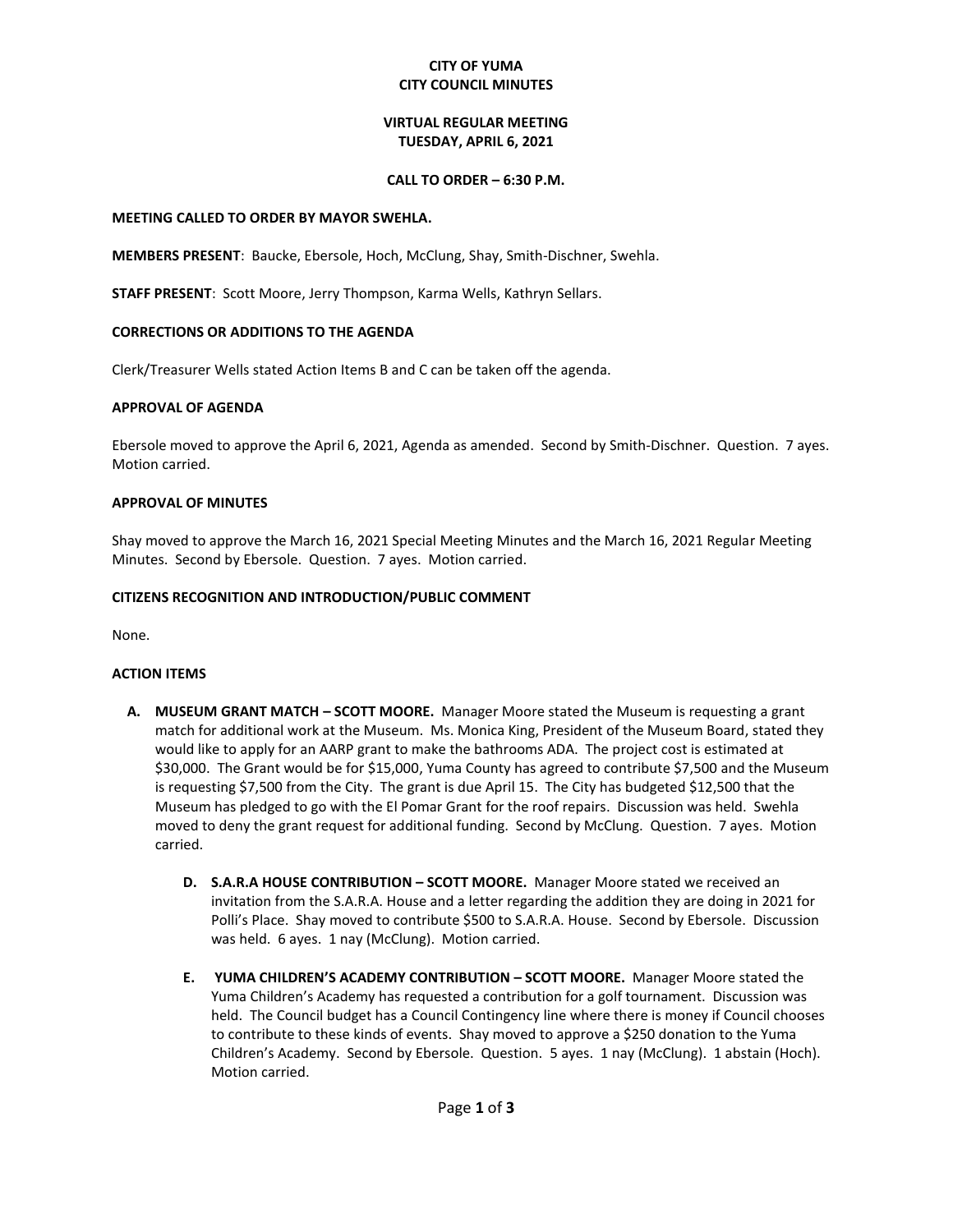- **F. RESOLUTION #8, SERIES 2021 (FAA GRANT OFFER) – SCOTT MOORE.** Manager Moore stated the Yuma airport was awarded some CARES Act money last year and we now are being awarded another CARES Act grant for \$9,000. The money just has to be spent at the airport. Ebersole moved to approve Resolution #8, Series of 2021. Second by Hoch. Question. 7 ayes. Motion carried.
- **G. RESOLUTION #9, SERIES OF 2021 (AMENDING THE CITY'S 125 FLEXIBLE BENEFITS PLAN) – KARMA WELLS.** Clerk/Treasurer Wells stated the next 3 resolutions have to do with the Flexible Benefits Plan. This resolution allows employees to carryover \$550 from the prior plan year to the new plan year.Shay moved to approve Resolution #9, Series of 2021. Second by Smith-Dischner. Question. 7 ayes. Motion carried.
- **H. RESOLUTION #10, SERIES OF 2021 (AMENDING THE CITY'S 125 FLEXIBLE BENEFITS PLAN) – KARMA WELLS.** Clerk/Treasurer Wells stated this resolution amends the items that qualify to use flexible spending funds for. Hoch moved to approve Resolution #10, Series of 2021. Second by Shay. Question. 7 ayes. Motion carried.
- **I. RESOLUTION #11, SERIES OF 2021 (AMENDING THE CITY'S 125 FLEXIBLE BENEFITS PLAN) – KARMA WELLS.** Clerk/Treasurer Wells stated this resolution covers several other changes that the IRS is allowing now. Baucke moved to approve Resolution #11, Series of 2021. Second by Ebersole. Question. 7 ayes. Motion carried.
- **J. APPROVAL OF BILLS – KARMA WELLS.** Clerk/Treasurer Wells reviewed an additional list of bills for Council to approve. Ebersole moved to approve the bills. Second by McClung. Question. 7 ayes. Motion carried.
- **K. PURCHASES IN EXCESS OF \$5,000 – SCOTT MOORE.** Manager Moore requested approval to restock 6 transformers. Two quotes were received.

| <b>Border States</b> | \$1650.00/each |
|----------------------|----------------|
| Western United       | \$1336.50/each |

The total from Western United would be \$8,019.02. McClung moved to approve the transformer purchase from Western United for \$8,019.02. Second by Hoch. Question. 7 ayes. Motion carried.

# **ADDITIONAL BUSINESS**

None.

**REPORTS**

## **CITY MANAGER, SCOTT MOORE**

None.

## **CITY CLERK/TREASURER, KARMA WELLS**

Council Member Smith-Dischner asked about the dates on the sales tax report. Clerk/Treasurer Wells stated the sales tax collected in this month is for sales from two months prior.

## **CHIEF OF POLICE, JERRY THOMPSON**

None.